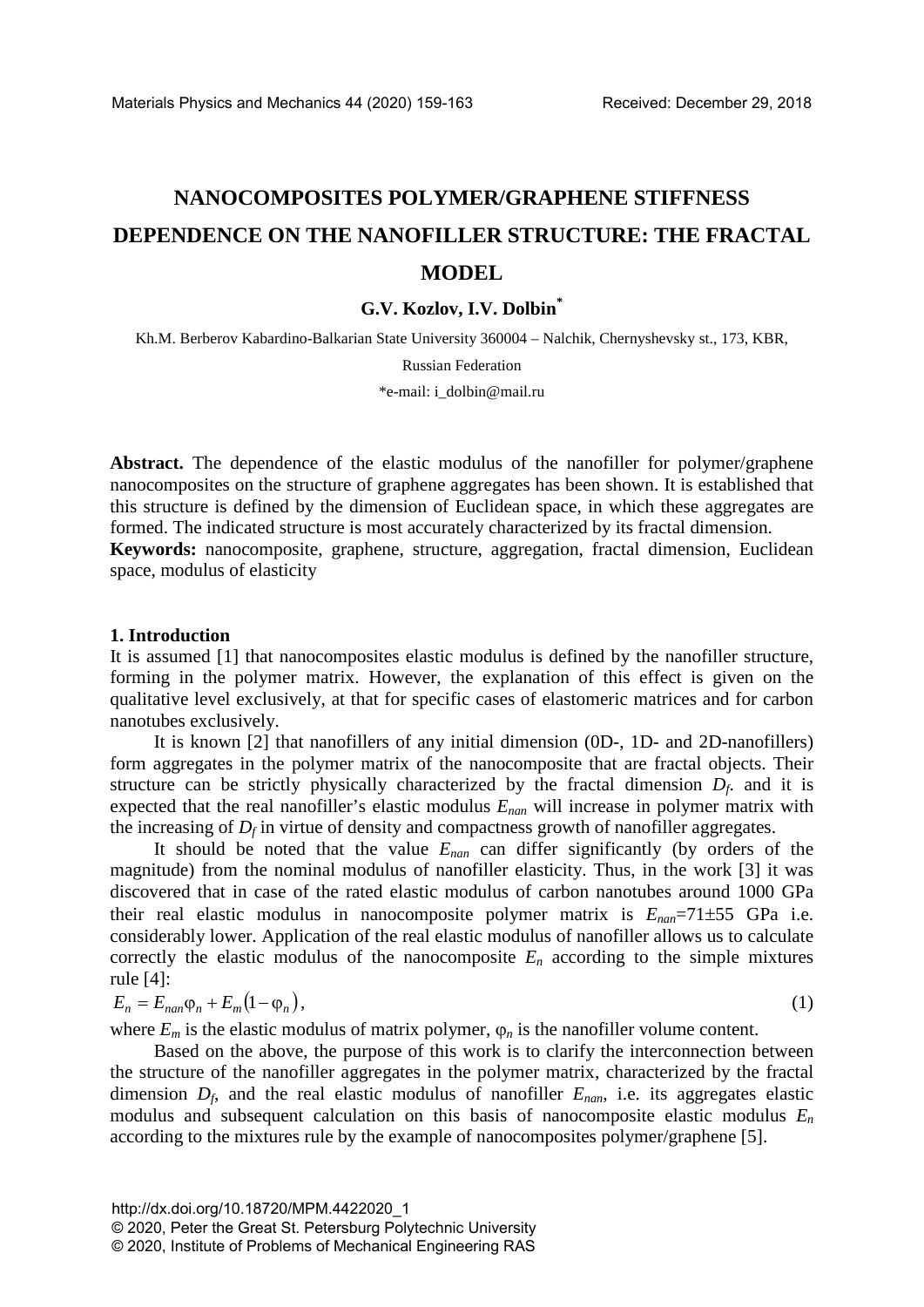# **2. Methods**

Necessary experimental data for 12 nanocomposites polymer/graphene with glassy amorphous and semicrystalline matrices are used for experimental justification and confirmation of a proposed theoretical model. Elastic modulus values of the matrix polymer *Em* and graphene volume content were varied between 1.28 up to 2.45 GPa and 0.0005-0.031 respectively. Poly(methyl methacrylate) (twice), poly(vinyl acetate), poly(caproamide), epoxy polymer, poly(vinylydenfluoride), styreneacrylonyrile, polycarbonate, polyamide-6, polystyrene, polypropylene and polyacrylonytrile were used as matrix polymers. Nanocomposites were produced from solution, by the melt extrusion and polymerization in situ [5].

## **3. Results and discussion**

The typical feature of fractal objects is the dependence of their dimension  $D_f$  on space dimension *d*, where they are formed. The indicated interconnection is described by a number of models, which gives the following relationship [6]:

$$
D_f = \frac{8 + 5d^2}{6 + 5d} \,. \tag{2}
$$

Figure 1 displays the reinforcement degree *En*/*Em* dependences on volume contents of nanofiller  $\varphi_n$  according to the data [5] for polymer/graphene nanocomposites with different polymer matrices. As it follows from the figure 1 data, this dependence splits into two similar diagrams  $E_n/E_m(\varphi_n)$  – for nanocomposites, produced from solution and by melt extrusion and thus the values  $E_n/E_m$  at the same  $\varphi_n$  are twice as much for the first than for second ones. It shows that nanocomposites production process affects their final properties. It is fair to assume that this influence is due to the following factors. There is its straight flow at enough high force in case of melt extrusion, which assumes approximately linear trajectory of nanofiller movement in space with  $d \approx 1$ . Nanofiller particle motion trajectory in the solution does not have a forced nature and is defined by an insignificant thickness of film sample in comparison with length and width, which assumes  $d \approx 2$ . Then according to equation (2), we obtain  $D_f = 1.18$  for nanocomposites, produced by melt extrusion, and  $D_f = 1.75$  – for produced from the solution. It should be noted that in this sense the production of nanocomposites by polymerization in situ and from the solution gives identical results.



**Fig. 1.** The dependences of the reinforcement degree *En*/*Em* on a volume content of the nanofiller ϕ*n* for nanocomposites polymer/graphene, produced by melt extrusion (1), from the solution (2) and by polymerization in situ (3) at  $d=1$ ,  $D_f=1.18$  (4) and  $d=2$ ,  $D_f=1.75$  (5)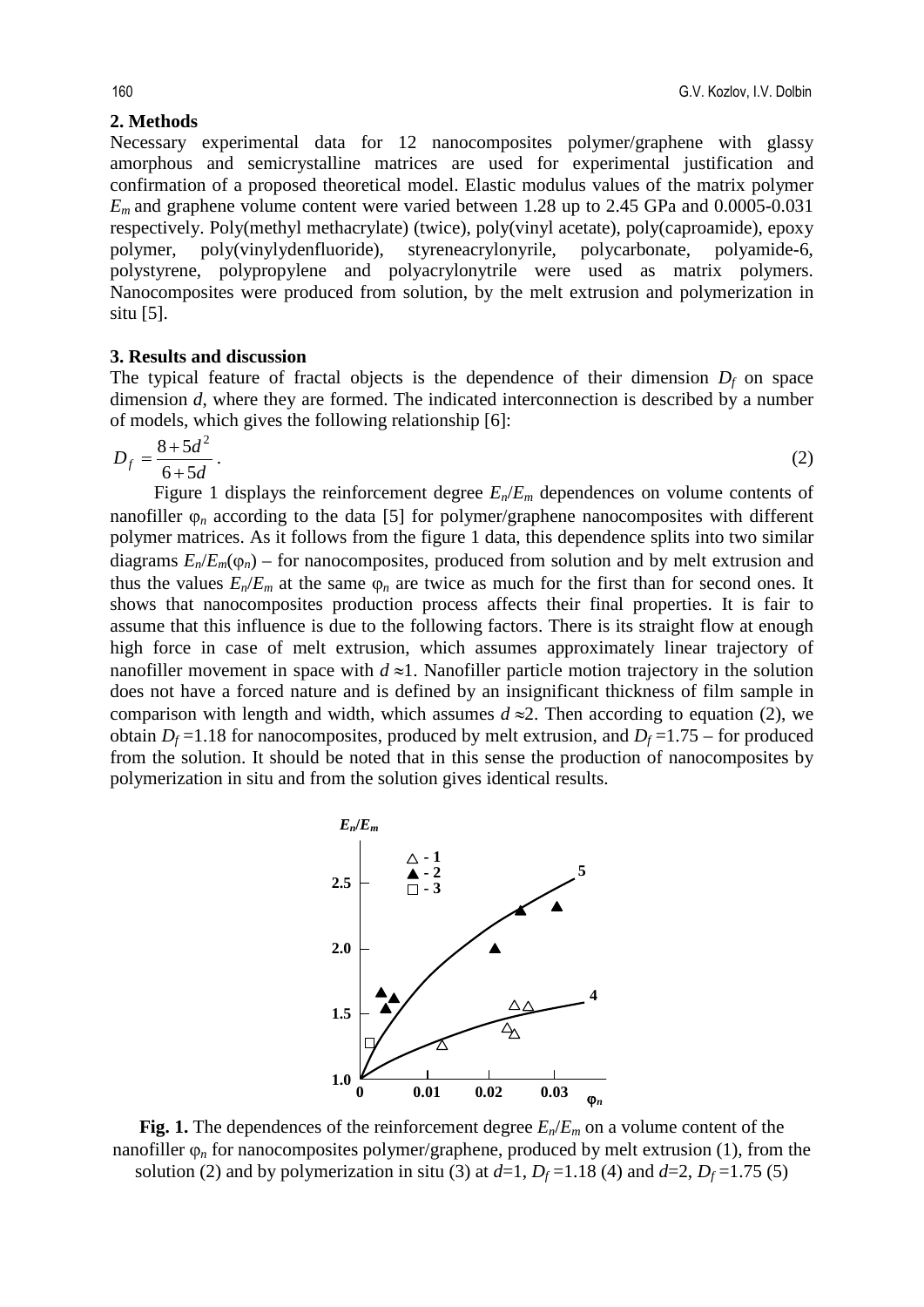Nanocomposites polymer/graphene stiffness Dependence on the nanofiller structure: the fractal model 161

In terms of the percolation model of polymer nanocomposites reinforcement, the significance of increasing  $E_n/E_m$  is defined as follows [7]:

$$
\frac{E_n}{E_m} = 1 + 11(\varphi_n)^{1/D_f} \tag{3}
$$

The above values  $D_f = 1.18$  and  $D_f = 1.75$  for nanocomposites, produced by melt extrusion and solution accordingly, theoretical curves, calculated according to equation (3) describe experimental results well. It should be noted that the dimension  $D_f = 1.18$ characterizes the branched chain structure and  $D_f = 1.75$  the graphene platelets clusters produced by aggregation mechanism cluster-cluster [8].

Further, we assumed that the value *Enan* can be determined according to the equation (1) and the dimension  $D_f$  – according to the equation (3). Figure 2 presents the dependence of  $E_{nan}(D_f)$  for the polymer/graphene nanocomposites that have expected nature, namely  $E_{nan}$  increase with the increasing of  $D_f$  that is analytically described by the following equation:

$$
E_{nan} = 15 + 245(D_f - 1), \text{GPa.}
$$
 (4)

*Enan***, GPa**

**400**

**200**



From equation (4) it follows, that within the range  $D_f = 1-3$ , i.e. within the most possible range from continuous chains up to Euclidean objects, the value *Enan*=15-495 GPa, that is much smaller rated value for graphene, which is equal to  $\sim 1000$  GPa [9]. This circumstance explains the overestimated value of elastic modulus of nanocomposites, determined according to the mixtures rule [10].

Further, when the  $E_{nan}$  value is determined according to equations (3) and (4) the elastic modulus of the nanocomposites polymer/graphene could be calculated according to the rule of mixtures (equation (1)).

Figure 3 presents a comparison of the calculated in accordance with the manner indicated and the experimentally obtained values of elastic modulus *En* for polymer/graphene nanocomposites under consideration. As it follows from the comparison, the conformity received between the theory and the experiment is good enough (their average discrepancy makes up  $\sim$  10 %). This conformity points out two important aspects: nanocomposites characteristics are defined by the real elastic modulus of a nanofiller i.e by the elastic modulus of its aggregates, but not by the rated value of this parameter, and the role of a nanofiller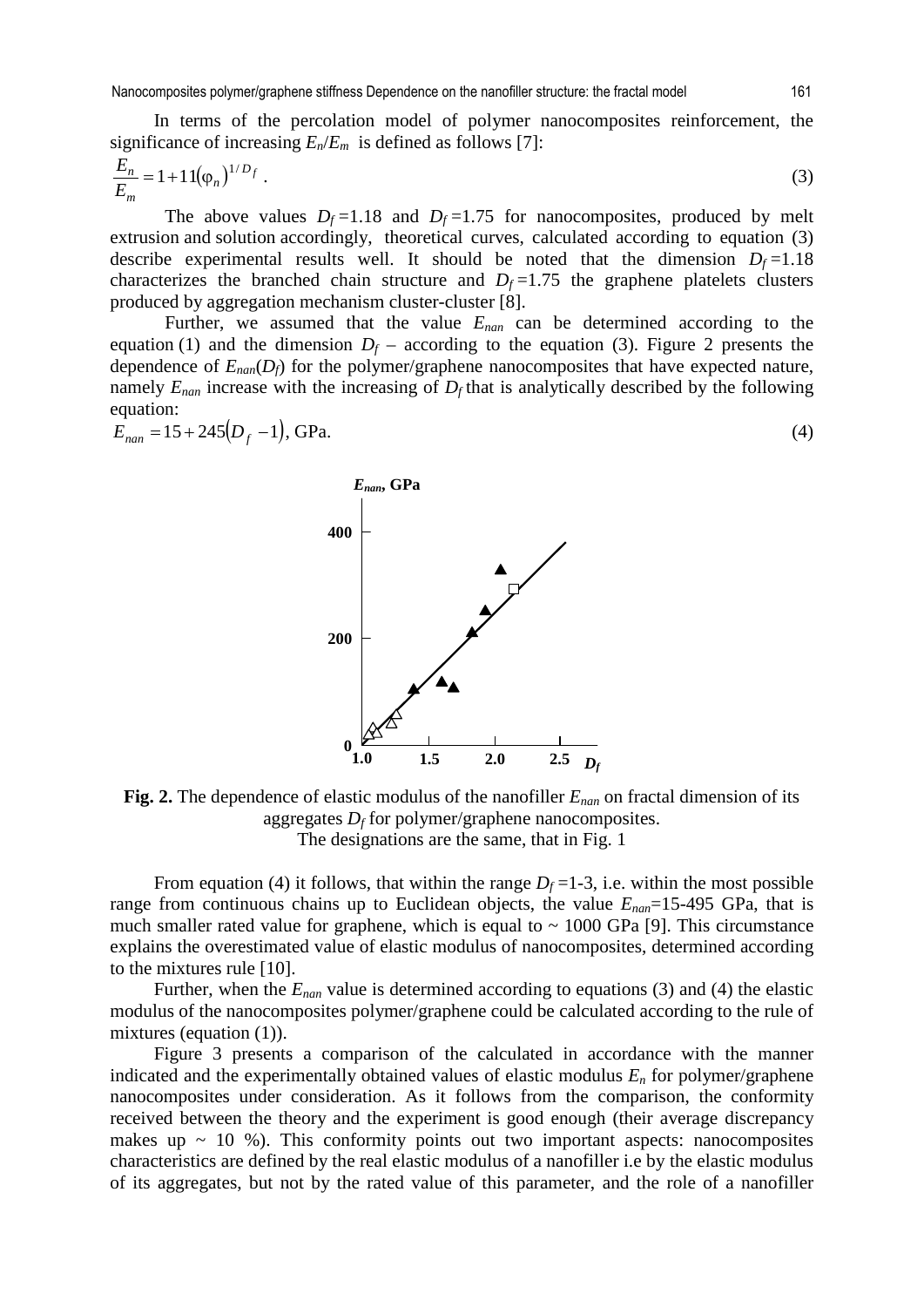structure consists in definition of the real elastic modulus of this component. At the indicated conditions fulfillment, the mixtures rule in its simplest form correctly described the experimental results for polymer nanocomposites.



**Fig. 3.** The comparison of calculation according to the equation (1)  $E_n^t$  and experimentally produced  $E_n$  values of elastic modulus for polymer/graphene nanocomposites. The designations are the same, that in Fig. 1.

In conclusion, let us consider the causes of the observed experimentally reduction effect of the nanocomposite elasticity modulus below the value of this parameter for matrix polymer, which was observed for different nanofillers, for example, for graphene [11] and nanodiamonds [12]. From equation (1) it follows, that the condition  $E_n = E_m$  is realized at *Enan*=*Em*. In its turn, for the polymer/graphene nanocomposites under consideration the value  $E_n$  is varied within the range of 1.28-2.45 GPa [5] and according to equation (4), we obtain in this case the variation of boundary value of  $D_f = 0.946 - 0.949$ . Therefore the condition  $E_n \le E_m$ is realized for  $D_f \le 0.946$ , i.e., in that case, when the nanofiller structure in polymer matrix of nanocomposite represents as discrete chains, having ruptures between forming their particles.

## **4. Conclusions**

Thus the results of this work demonstrate that the role of nanofiller structure or more accurately its aggregates in the polymer matrix of nanocomposite consists of the determination of the elastic modulus of mentioned aggregates. And in this case application of the real but not the nominal elastic modulus value of a nanofiller allows describing precisely this parameter for the nanocomposite as a whole framework of the simple mixtures rule. The nanofiller structure in polymer matrix could be correctly and physically strictly described with the aid of its fractal dimension. It is established that even the greatest magnitude of real elasticity modulus of a nanofiller twice as low as its nominal value. At realization of the nanofiller structure as discrete (interrupted) chains, the elastic modulus of nanocomposite reduces below the value of this parameter for matrix polymer.

*Acknowledgements. No external funding was received for this study.* 

#### **References**

[1] Schaefer DW, Zhao J, Dowty H, Alexander M, Orler EB. Carbon nanofibre reinforcement of soft materials. *Soft Matter*. 2008;4(10): 2071-2078.